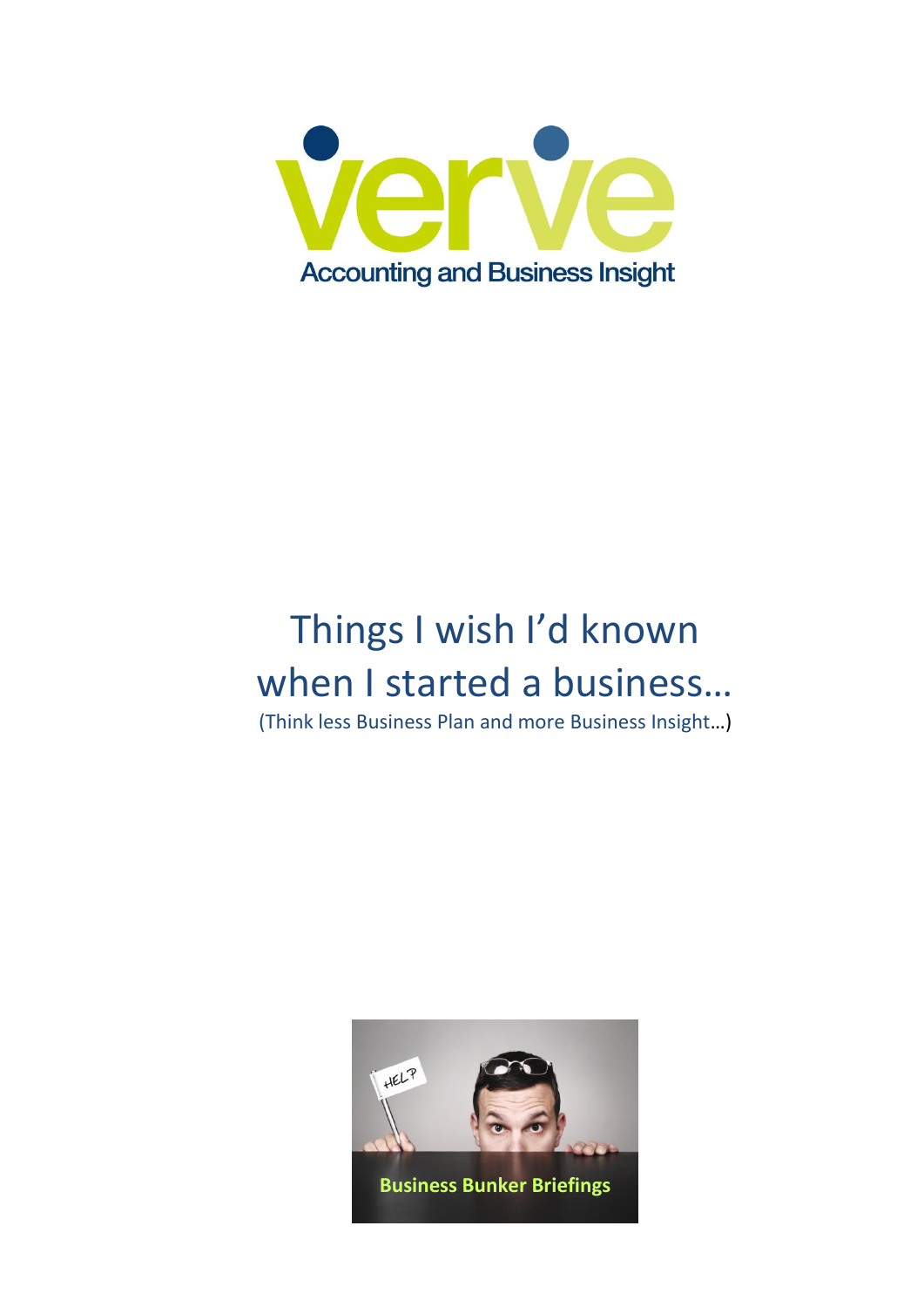### No matter what the sector, starting a business is tough.

You may well have a Business Plan, but it's inevitable that you will still make mistakes. So why not learn from the mistakes of others? It's quicker and less expensive!



To help you get to the next level we've put together some advice from ourselves and our Business Insight Team. Not only have we all worked with hundreds of clients we are, of course, SME's in our own right which means we get it – we really do.

We hope you'll find this Business Bunker Briefing helpful and wish you every success.

## *And we're off…*

### *"I wish I'd done it sooner rather than waiting to be pushed into making the decision by being made redundant"*

Self-employment sounds a scary thing but it can often be hugely more satisfying and - done in the right way- more lucrative.

We actually think setting up during challenging economic times gives you an advantage - at least you **know** it's going to be tough. This makes you focus better and work harder from day one.



**I would have research more function of market more function of the market my knowledge in the market my knowledge in the market my knowledge in the market my knowledge in the advice! Not sure how to set up? Sole Trader? Partnership?**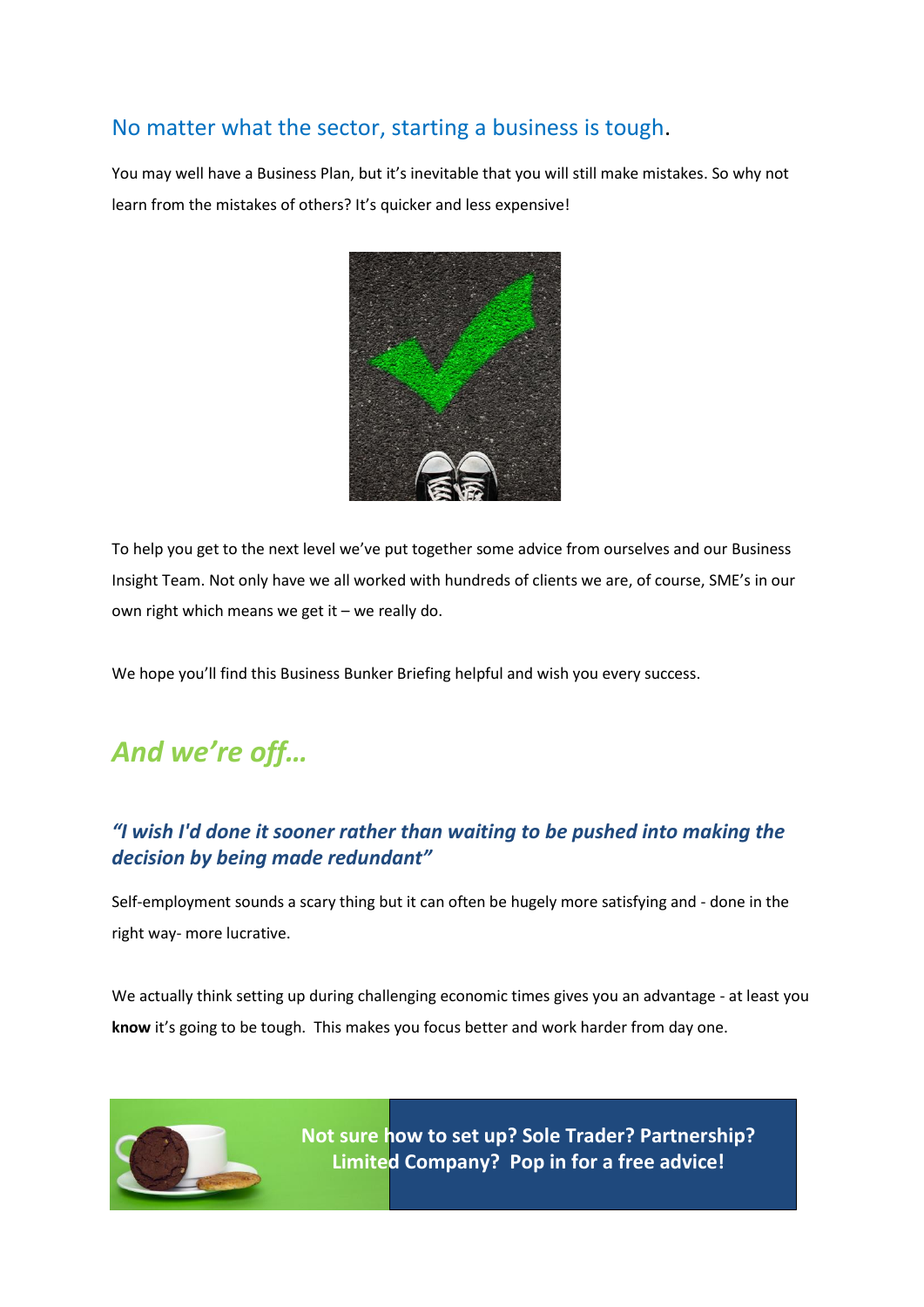#### *"I would have researched the market more fully and applied my knowledge to a different sector rather than staying in my comfort zone"*

Don't be afraid to think beyond the sector in which you've previously worked. Your skill sets and expertise are often relevant to other types of organisation.

## *How are you going to stand out from the crowd?*



#### *"I wish I'd spent more time identifying my potentially best market segment"*

It's not just about who's going to need your product or service; it's who will buy it often and who has the money to pay for it…

### *"I wish I'd thought through my company name. It was so long that people lost the will to live when putting it into an email"*

It's often the practical things that catch us out - so step into your potential customers' shoes and work through the process. How easily can they find you? How easy is it to get in touch?

#### *"I wish I had specialised earlier"*

General business offerings struggle to stand out from the crowd. So long as you think there is a big enough target market, niche is good – especially when you can demonstrate relevant expertise over and above your competitors.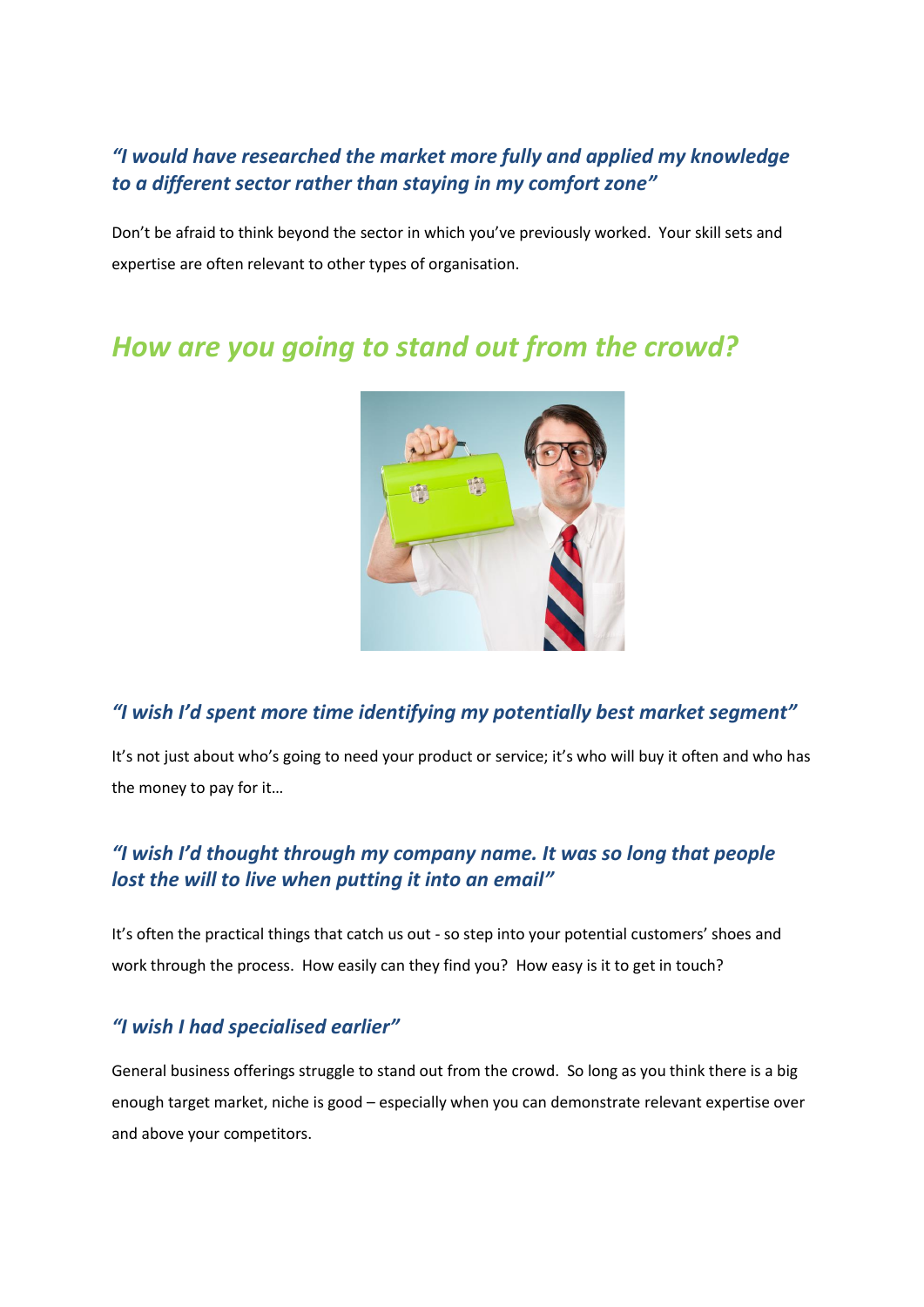#### *"I wish I'd understood what my USP was"*

It's so important to decide **how** you're different – you need to make it as easy as possible for potential customers to choose you. Your USP might be your marketing approach, the way you charge, or your background. There's always something.

#### *"I wish I'd more clearly expressed how potential customers would gain from talking to me"*

This is tricky because British modesty sometimes gets in the way, but it's worth brainstorming the benefits of your business and sharing this through all your marketing.

## *A little bit of planning goes a long way….*

#### *"I wish I'd had better advice about setting up a company – i.e. what's involved, what should have been put in place and what costs were likely"*

Setting up any new business needs a good foundation. That's why we're happy to offer free sessions for start-ups. And it's not just about working though what's involved it's also understanding that some ways of actually setting up are more tax efficient than others.



**Are you on an IR35 contract? Why not take advantage of our FREE review?**

#### *I wish I'd had a clear plan of how the business would be structured. It's evolved into what I want it to be now, but there's been a lot of trial and error and, by the same token, mistakes.*

It's not a bad idea to look at your peers and competitors. Sometimes they're not doing what you're doing simply because there's no money in it! Don't restrict yourself to local companies, look at businesses in other countries too – the Internet makes such research a doddle.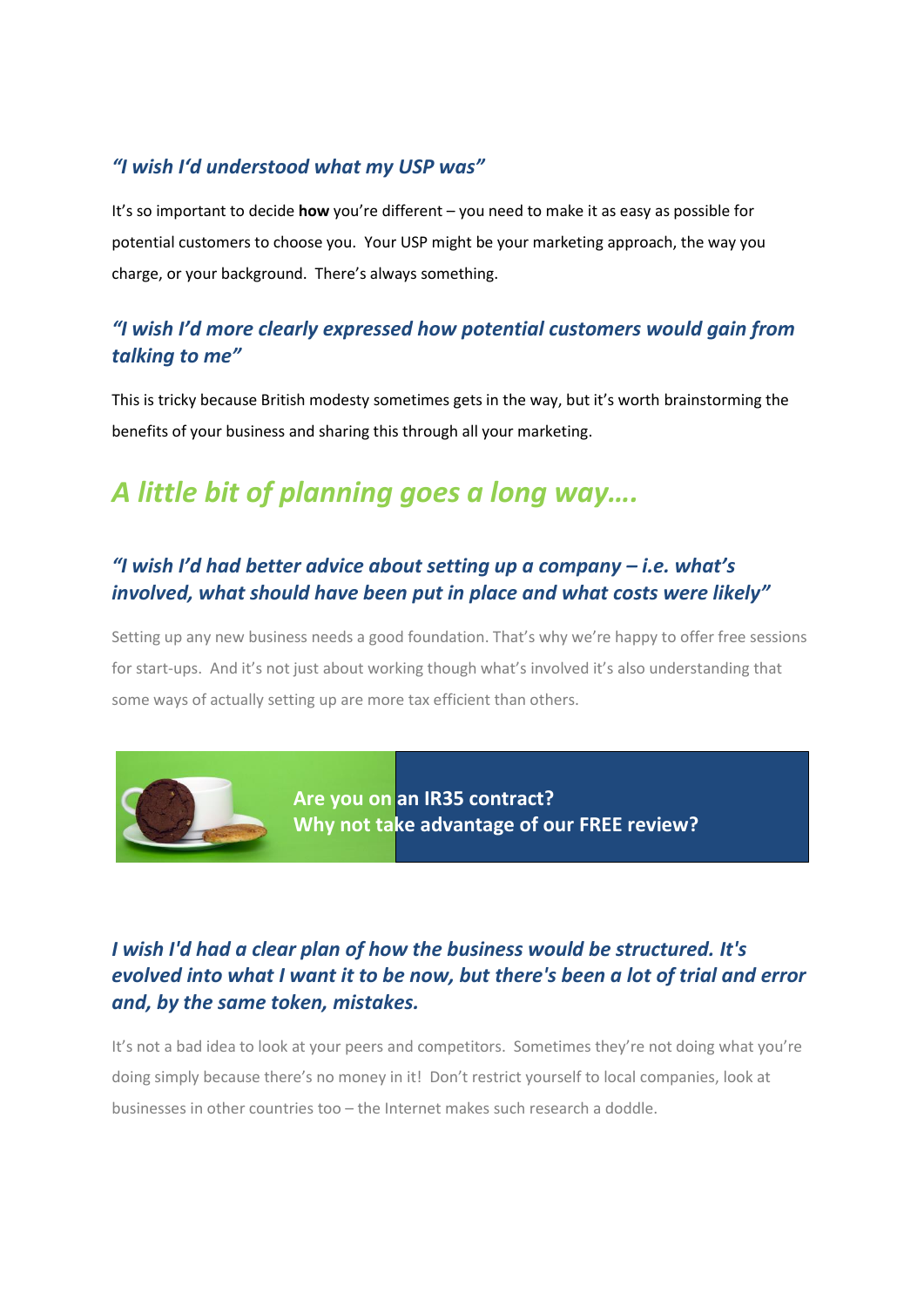### *"In terms of adding clients and contacts to a database I wish I'd had a system in place from day one"*

People need reminding how great you are; what you do; and how you might help more than once. You'll be surprised how many people will pay for your product/service when you remind them that it exists.

#### *"Start saving for college before your child is born and start saving for your retirement before you graduate from college. You'll feel silly when you start and like a genius when you finish"*

Sometimes we all need reminding that we're working to live. Time passes all too quickly so don't keep thinking "I really must get round to…" the best bet is to sort financial things straight away.

## *We not me…*

### *"I wish there'd been more access to advice on aspects of the business that I didn't/couldn't have known. I knew the business model was a sound idea but many things were done by trial and error and some of the early decisions weren't good ones"*

We hear this over and over again, people regretting the loss of time, money or momentum through learning through their mistakes rather than seeking advice.



**A good accountant doesn't just number crunch they can also provide advice about how to improve your business and your income.**

### *"I would have done more business networking sooner once I'd got into that, there was plenty of advice from trustworthy people but I could easily have missed out"*

If you don't network you miss out on the freelance equivalent of chatting round the vending machine… some of our Business Insight Partners have been actively trading for more than 10 years but they are all still busy networking – for business leads as well as advice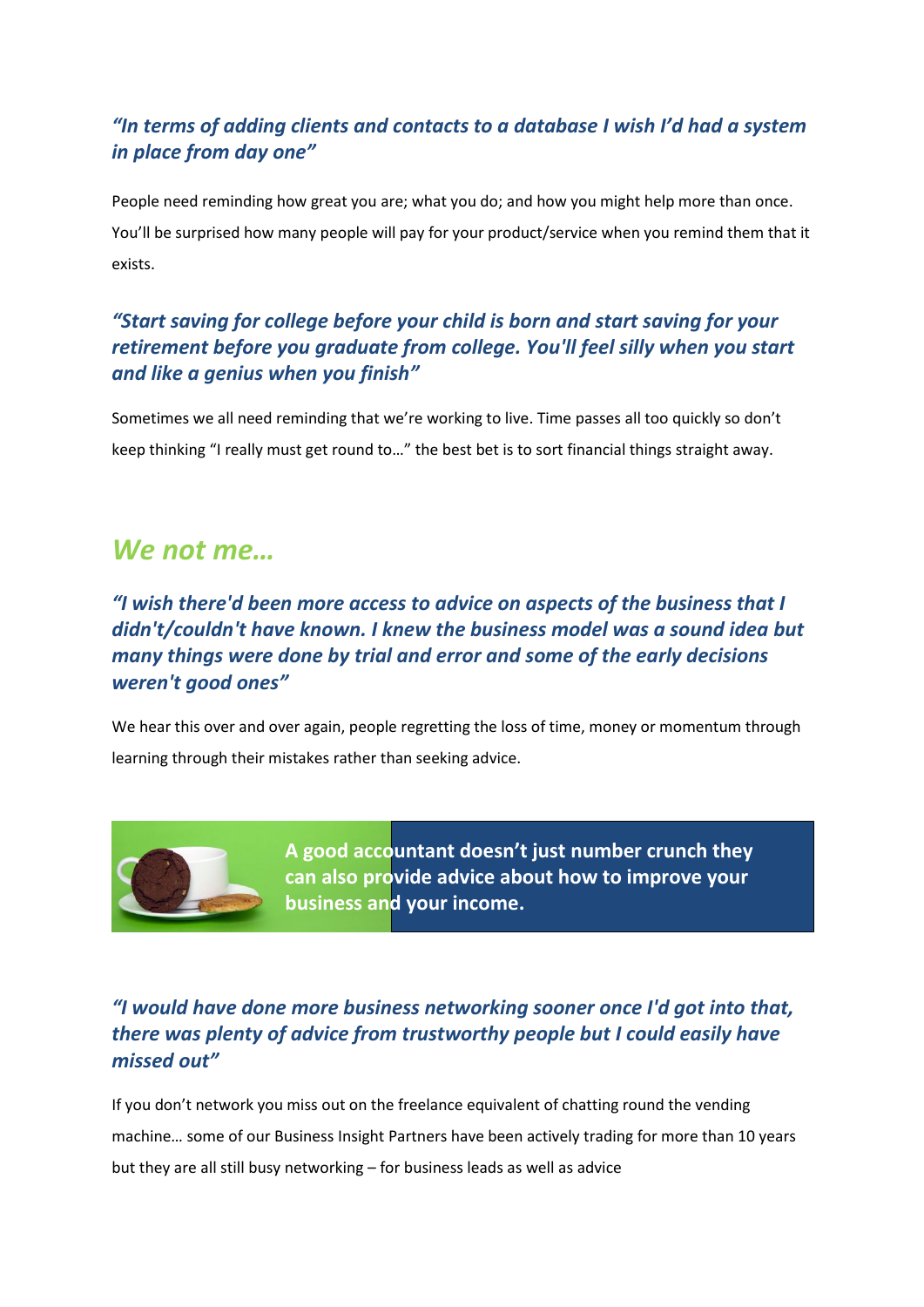*"I would have made more key associate connections so I could have taken on bigger and more lucrative jobs more quickly, with a bigger team than just me"*

Collaborative business models are great ways to bring value to your client base. That's exactly why we work with our Business Insight team.



## *Follow the money*

### *"I wish I'd been more confident about setting my fees"*

We all do it, when we start off we want business and tend to pitch our prices too low. This can actually result in three things:

- 1. Your customer base will end up being those paying too little for your expertise and their contacts…
- 2. You might be perceived as being cheap rather than good value. How do you decide which supermarket to shop in?
- 3. You may not actually be producing enough income to survive



**Why not take advantage of our Practical Pricing Sessions? These are just £99.**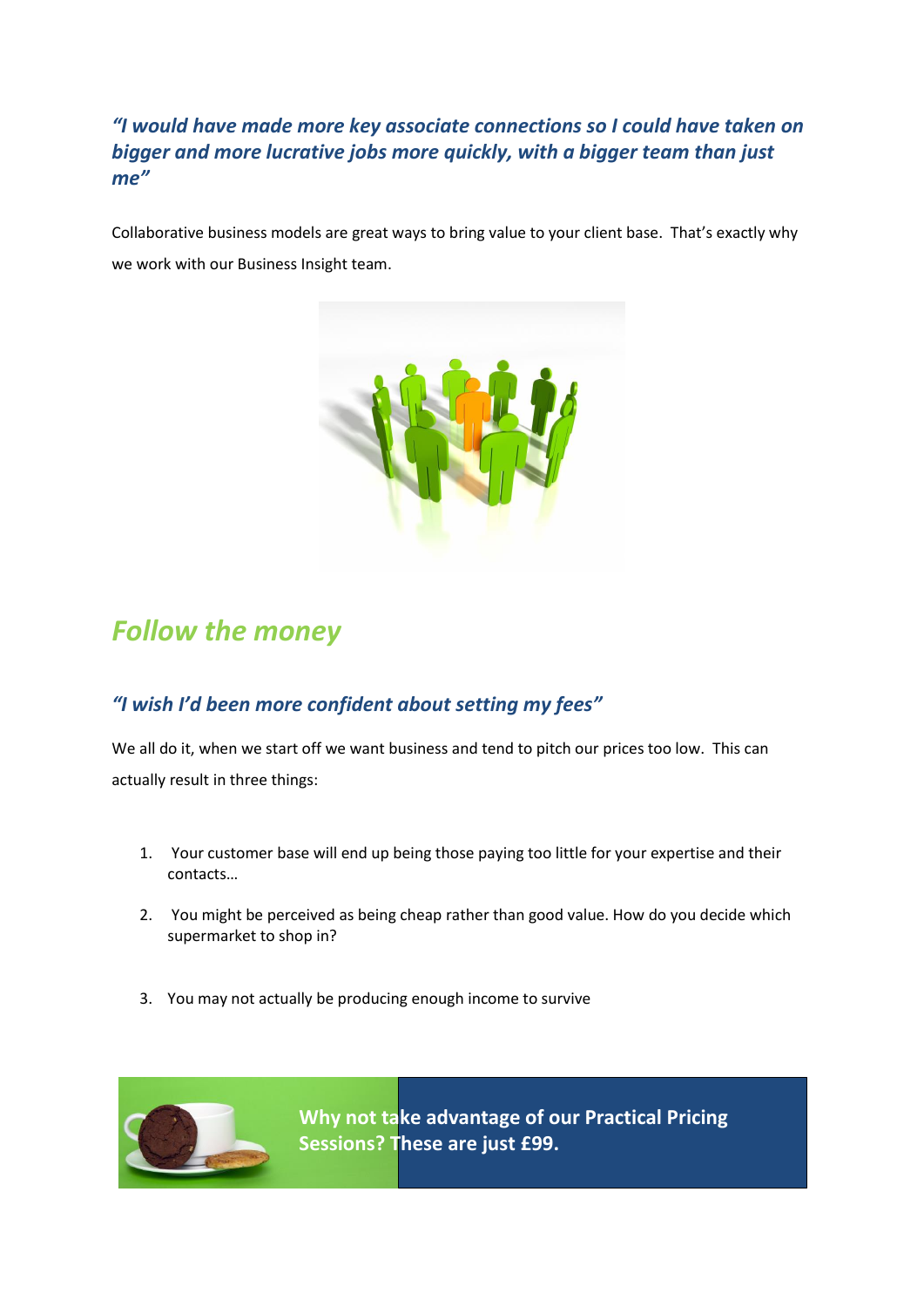### *"I wish I'd put a retainer service in place long before I actually did. Regular income and the ability to make an even bigger difference to clients through ongoing expertise is a joyful thing "*

Examine the many ways in which you can make your services attractive to companies of varying sizes Show them how ongoing support would be of benefit to them

#### *"I wish I'd had a better cash flow plan"*

Did you know that 70% of businesses that go bankrupt are actually profitable? It's just that they've run out of cash…



**For bespoke advice about your cash flow why not book into our £99 Costings and Cash Flow Sessions?**

## *Think outside the box*

### *"I wish I'd realised that it's worth taking time out to think about things that will earn on your behalf 24/7"*

Small businesses are limited by the number of people in their business and the number of hours in the day – your business becomes unfettered by this if you can identify ways of making your product or service automatically available. Online apps, e-books and webinars make this more achievable.

### *"I wish I'd realised how useful it was to identify the characteristics of my best clients in order to find more like them***…"**

This is about taking time out again; occasionally it's worth lifting your nose from the grindstone and looking to see how you might grow your business exponentially not just organically.

This is one reason to have management accounts done.

It's not just about the figures it's about the advice you get with it revealing where you've been and where you could go - **better and faster.**

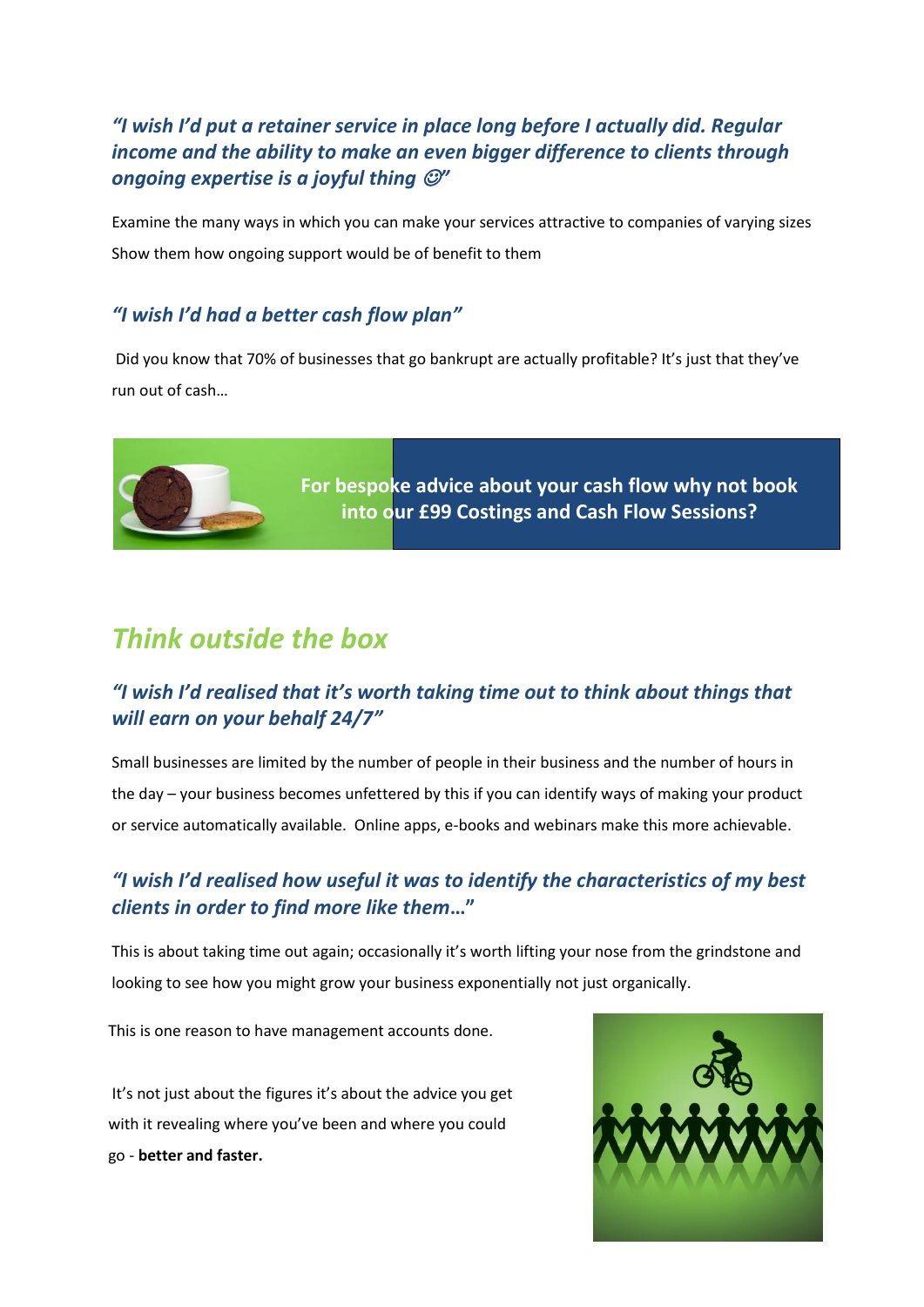## *Finally, you have to love what you are doing*

Have you heard the old saying be careful what you wish for? There's nothing worse than having a thriving business where you are forced to do what you actually hate – over and over again!

#### **Yes, we love helping with all aspects of accounts!**

**Like our advice? There are more resources here – [www.verveaccounting.co.uk/resources](http://www.verveaccounting.co.uk/resources)**



**Every company in our Business Insight team offers free introductory sessions. We really do recommend that you take advantage.**

#### **Business Coaching**

When a company experiences change it can find itself in considerable disarray. **Val Down** works with businesses to mend teams and rebuild or reinforce their essential ambience and ethos.

Act-On Business Solutions [info@actonsolutions.co.uk](mailto:info@actonsolutions.co.uk) 01489 781758 07801650932

#### **Credit Control**

Chasing customers for payment needs tact and persistence. And that's exactly what **Sarah Lowe** delivers:

Sarah Lowe Credit Management [sarahlowe@slcm.co.uk](mailto:sarahlowe@slcm.co.uk) 02380 694179 07540 646986

#### **HR Support**

Taking on staff means getting your head round a whole new raft of legislation. Why not let **Gail Bloomfield** help you?

Right HR gail@righthr.co.uk 01962 714426 07974269190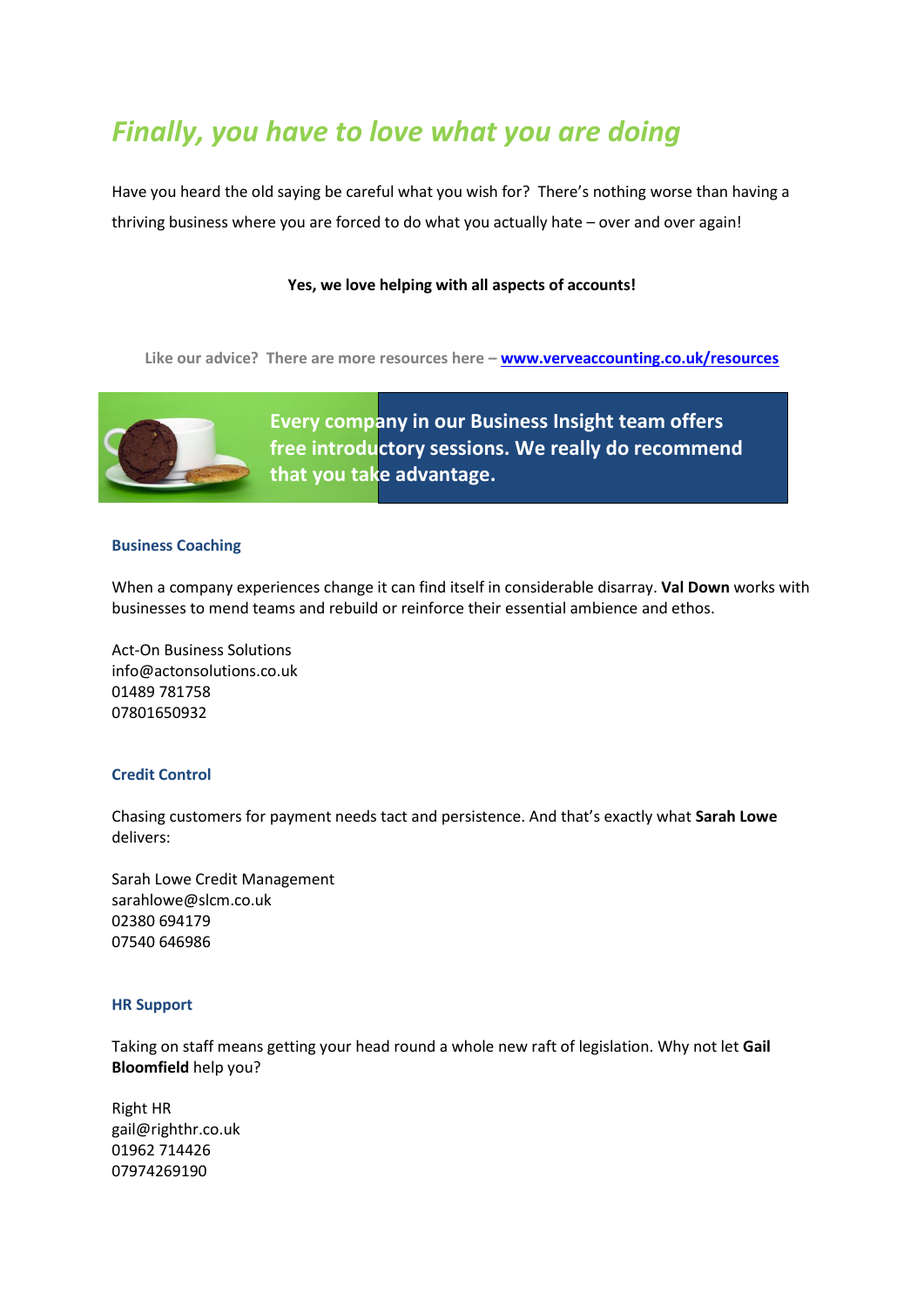#### **Independent Financial Advice**

Income is hard earned so are you making it work as effectively as possible? **Mike Hancock** can help.

Plan2gether mike@plan2gether.co.uk 07961451247

Have you got financial planning in place to help you achieve the objectives and aspirations of your business? If not **Richard Mifsud** can help with this

Elixir Financial Management [richard.mifsud@elixir-ifa.com](mailto:richard.mifsud@elixir-ifa.com) 07789 430136 023 8063 9856

#### **Marketing**

Marketing is the accelerator pedal of your business so why not let **Jane Buswell** get you in the fast lane?

Business Fulcrum Ltd [janebuswell@businessfulcrum.co.uk](mailto:janebuswell@businessfulcrum.co.uk) 07966 155518 Twitter: @janebuswell

#### **Technical Support**

With businesses wholly dependent on their computers the last thing you want is for them to go wrong. **Steve Court** will keep them up and running

Court Information Solutions Ltd [steve@court-is.co.uk](mailto:steve@court-is.co.uk) 02380 012171 07766 656392

#### **Websites**

All businesses need an online presence as the internet is the first place your potential customers will search. Rob Dewing can help!

Northerwood Systems Limited [rob.dewing@ northerwood.co.uk](mailto:rob.dewing@%20northerwood.co.uk) 023 80 283452 07749 797005